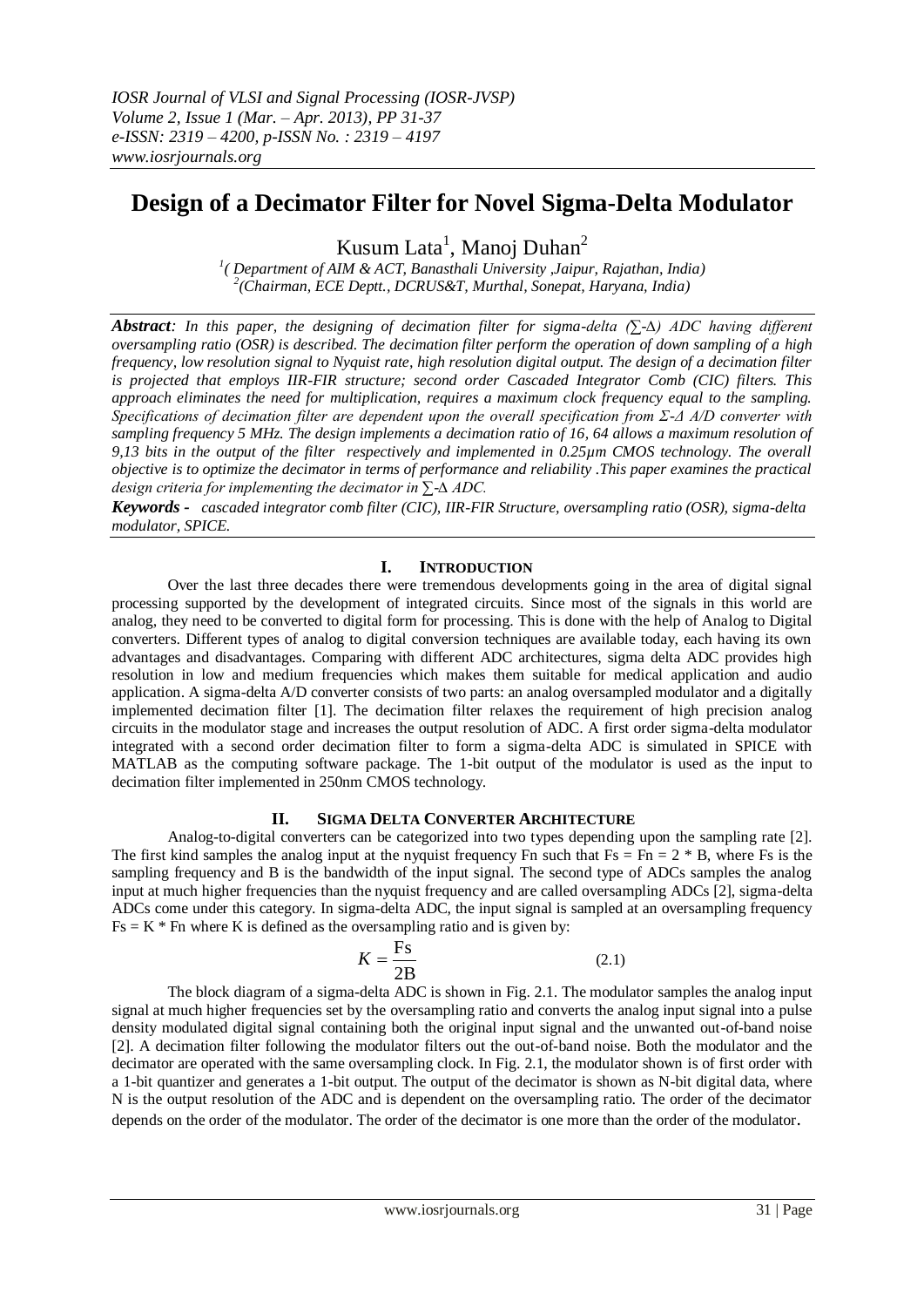

Fig 2.1 Block Diagram of Sigma-Delta Analog to Digital Converter

An economical hardware implementation of a multistage decimation filter can be done using Cascaded Integrator Comb filter (CIC) with the transfer function:-

$$
H(z) = \left(\frac{1 - z^{-k}}{1 - z^{-1}}\right)^L
$$
 (2.2)

Where k is the oversampling ratio, L is the order of the decimator filter  $(L=2)$ . Figure 2.2 shows the direct implementation of decimator. Since the whole circuit is working at sampling frequency, Fs (Fs = k  $*$  Nyquist rate ) the power consumption of the circuit is high [3].



Fig 2.2 Direct Implement of CIC Filter

So, different decimation filter architectures are required. These are IIR-FIR structure, Non-recursive structure and Polyphase structure. But after the analysis it has been shown that IIR-FIR structure has highest power consumption, minimum area on chip, Polyphase structure requires maximum area and minimum power consumption [4]. In this paper we are using IIR-FIR structure A simplified implementation of CIC filter is shown in Fig. 2.3. In this circuit, the IIR filters work at fs and the FIR filter works at Nquist rate  $(F_n)$ . So the power consumption of this architecture is reduced significantly. Moreover the area is reduced due to the reduction of registers and adders. To avoid register overflow the word length of the IIR filter should be b+ log<sub>2</sub>K, where b is the length of the output of modulator (here  $b = 1$ ) [4]. Here IIR filter can be implemented as digital integrator, FIR filter can be implemented as digital differentiator in SPICE.



Fig 2.3 Block Diagram of IIR-FIR Decimator Filter Structure

### **III. SPECIFICATION OF THE DECIMATION FILTER FOR SIGMA DELTA CONVERTER**

A sigma-delta A/D-converter consists of a sigma-delta modulator, which produces the bit stream at the sampling rate, which can be in the megahertz range. The figure 2.1 shows a digital side of sigma-delta modulator. The specifications of the decimation filter are dependant upon the overall specification from the sigma-delta converter. These are summarized in Table 1.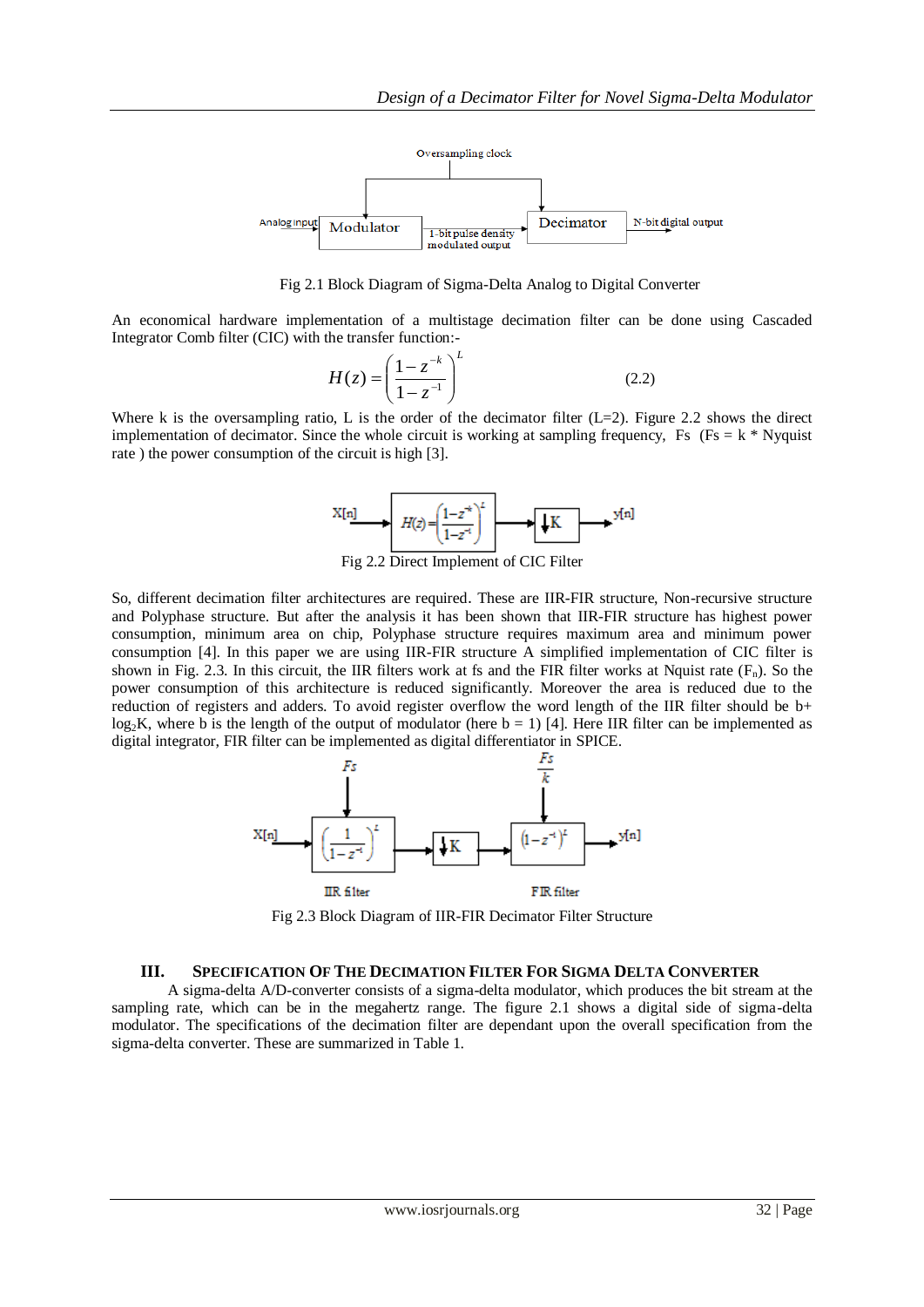| <b>Parameter</b>                           | <b>Symbol</b> | <b>Value1</b> | <b>Value2</b> |
|--------------------------------------------|---------------|---------------|---------------|
| Signal bandwidth:                          | BW            | <b>50 KHz</b> | 50KHz         |
| Sampling Frequency:                        | Fs            | 5 MHz         | 5MHz          |
| Over Sampling Ratio:                       | OSR           | 64            | 16            |
| Modulator order:                           | M             |               |               |
| Number of bits in<br>modulator bit stream: | <b>Bmod</b>   |               |               |
| Number of bits in<br>output of filter:     | в             | 13            |               |

**TABLE1 SIGMA-DELTA ANALOG TO DIGITAL CONVERTER**



Fig 3.1 Magnitude response of CIC filter( $k=16$ )



Fig 3.2 Magnitude response of CIC filter( k=64)

## **IV. DESIGN OF SECOND ORDER PROGRAMMABLE DECIMATION FILTER**

The block diagram of the decimator designed in this work is shown in Figure 4.1. The input to the decimator is a 1-bit pulse density modulated signal from a second order sigma-delta modulator. The output from the decimator is a 13 bit digital output. The different blocks were designed to be implemented in 250nm CMOS technology. The tool required to build each block was designed using T-SPICE in Tanner *v* 15.14.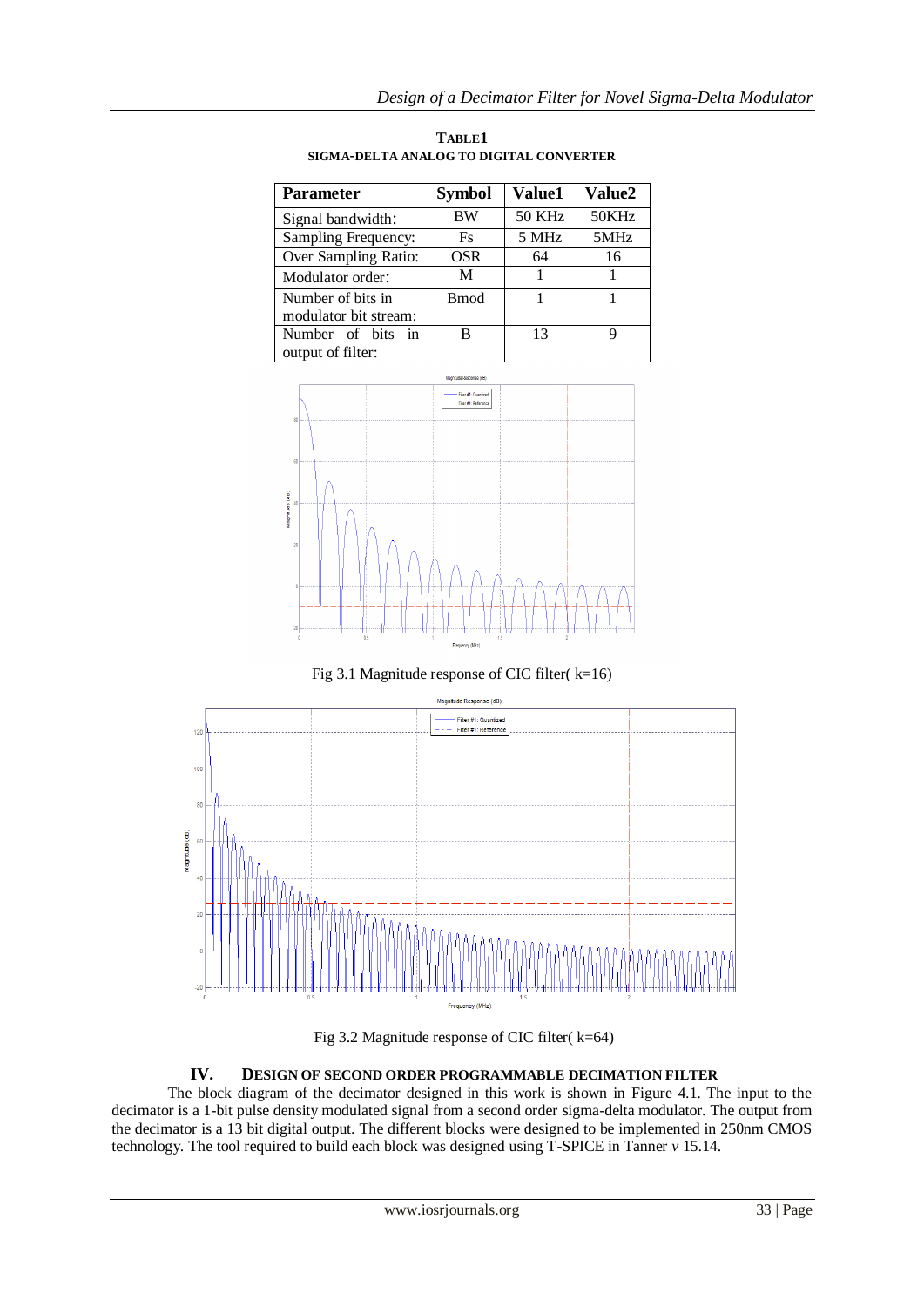

Fig 4.1 Block diagram of the proposed decimation filter

## **4.1 Coder Circuit**

The purpose of the coder circuit is to increase the resolution of the ADC. The output from the second order modulator is one bit binary, i.e. it is either 1 or 0. A register overflow might occur at the multiples of Fs due the infinite gain. This register overflow can be avoided if the register length of the integrator is chosen according to equation (10) and also by using the 2's complement method of coding. The two outputs of the coder circuit for binary 1 and 0 inputs are shown in Table 2.

| TABLE2                         |                 |         |                        |         |  |  |
|--------------------------------|-----------------|---------|------------------------|---------|--|--|
| <b>OUTPUT OF CODER CIRCUIT</b> |                 |         |                        |         |  |  |
|                                | Coder circuit 1 |         | <b>Coder circuit 2</b> |         |  |  |
|                                | input           | output  | input                  | output  |  |  |
| For $k=64$                     |                 | 0000001 |                        | 0000000 |  |  |
|                                |                 | 1111111 |                        |         |  |  |
| For $k=16$                     |                 | 00001   |                        | 00000   |  |  |
|                                |                 | 11111   |                        |         |  |  |



Fig 4.2 Schematic of coder circuit

## **4.2 Clock Divider Circuit**

The function of the clock divider circuit is to divide the clock frequency by the oversampling ratio, K=64. The input to the clock divider circuit is the oversampling clock, Fs, which is also used as the clock for the modulator. Hence, the output of the clock divider is Fs/64 and is applied to the differentiator circuit of the CIC filter [5]. The clock divider circuit is designed using negative edge triggered T-flip flops and AND logic gates.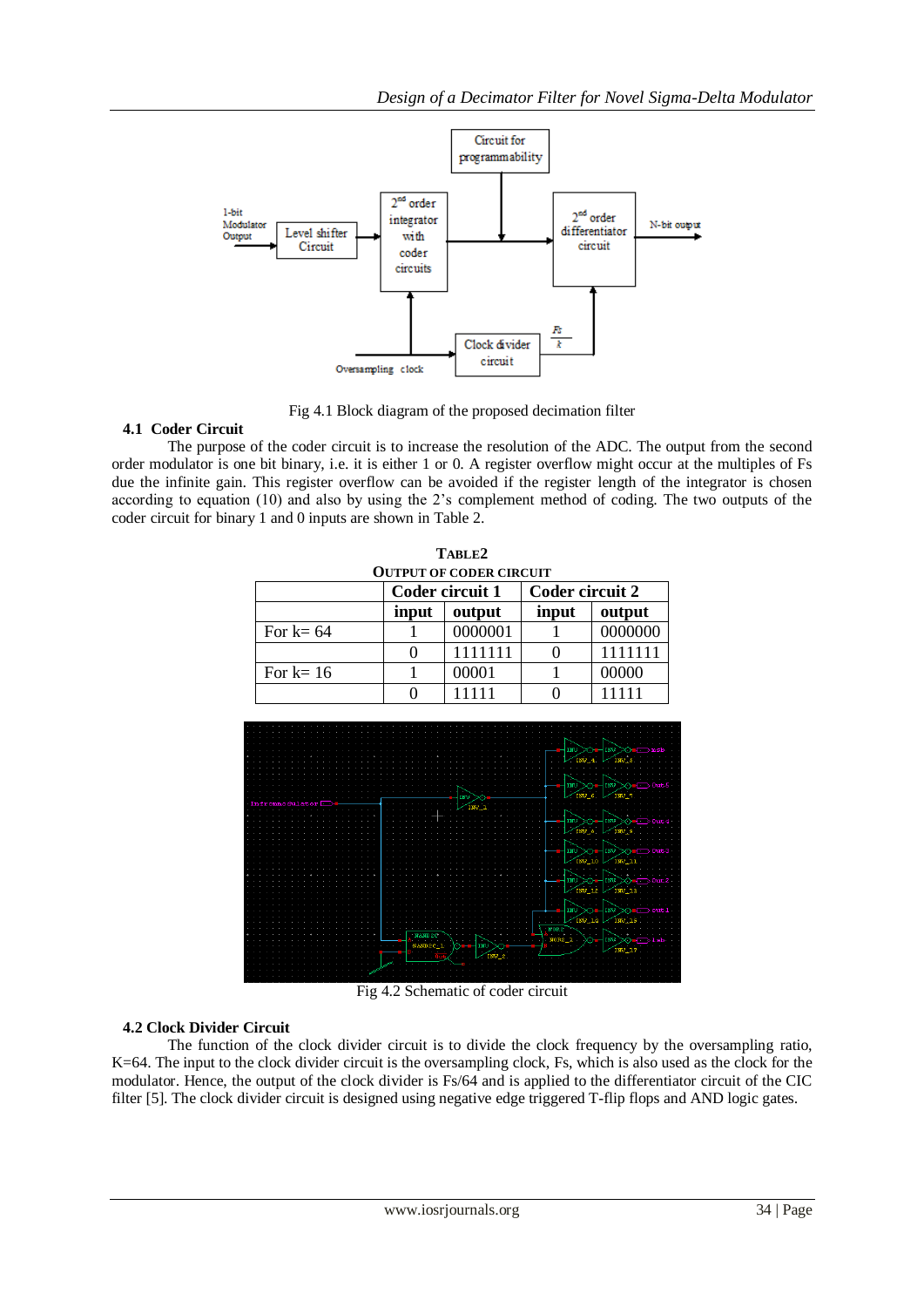

Fig 4.3 Schematic of clock divider circuit

### **4.3 Delay Element**

A delay element is a register circuit, which is used to provide a delay by one clock period. The integrator and differentiator circuits of a 2nd order CIC filter requires 46 delay elements. The integrator block alone requires 20 delay elements. The differentiator block requires 26 delay elements. Hence it is very important to design a delay element which is area efficient and has smaller rise and fall times. A delay element can be implemented using a combination of switches and inverters.



Fig 4.4 Schematic of delay element

### **4.4 Circuit for Programmability**

The CIC filter has been designed to work for two oversampling ratios and this is made possible with the use of the circuit for programmability. This circuit works with the coder circuit -2 defined in the above section to give correct inputs to the second stage integrator for the two oversampling ratio cases. Referring to Fig. 4.5, for case  $K = 64$ , the MSB of the 7-bit output of the first stage integrator is complemented by the coder circuit-2 and extended to form a 13- bit data so that the second stage integrator works with 13-bits of data. But for  $K = 16$  case, the second stage integrator should work with 9-bit data and only the first 5-bits of the first stage integrator output should be considered. For  $K = 16$  case, the 5-bits from the first stage integrator are to be extended to 9-bits two's complement data and to do this the 5th bit output of the first stage integrator has to be complemented and the complemented value should be substituted from 5th bit to the 9th bit.<br>  $\frac{\text{oversampling}}{\text{clock}_1}$ 



Fig 4.5 Block diagram of the  $2<sup>nd</sup>$  order integrator circuit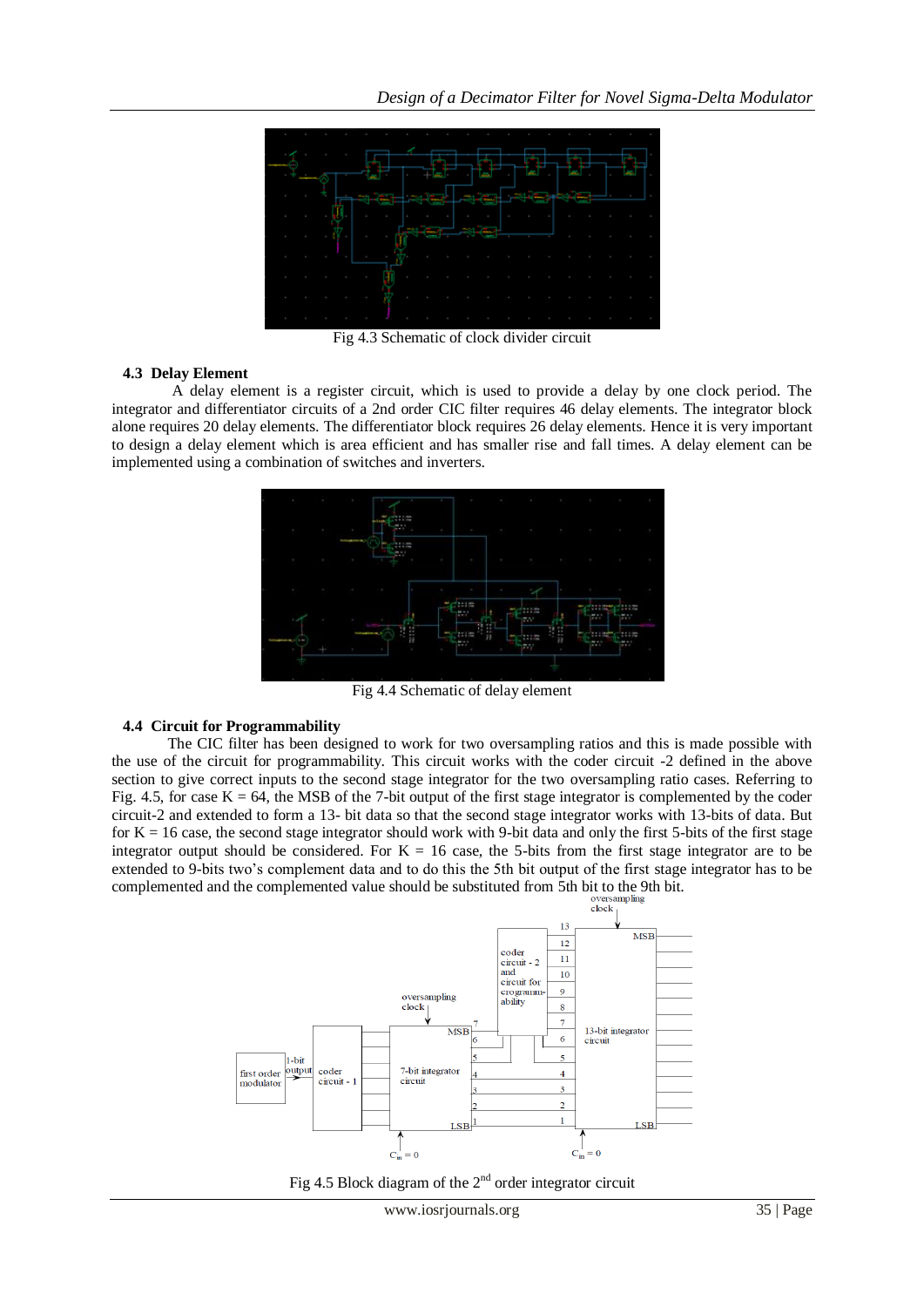In order to use the same CIC filter for both oversampling ratios, a circuit has to be designed which can program bit 5 to bit 9. The circuit for programmability is designed to solve this problem. The circuit takes an enable signal as an input for choosing either of the two K values. When enable is HIGH,  $K = 16$  case is considered and when enable is LOW, K=64 case in considered. The circuit for programmability is shown in Fig. 4.6. The circuit has been divided into three blocks shown as a, b, and c in Fig. 4.6. It should be noted that the complement of bit 5 exists in all the three circuits. When enable is HIGH,  $K = 16$  case is considered and the complement of bit 5 to 13 is applied to the next stage. Even though the circuit has 13-bit output, only the first 9 bits are considered for this case. When the enable signal is LOW,  $K = 64$  is considered and the bits 5 and 6 are transferred from the output of the first stage integrator without any change but the complement of bit 7 is applied as the input to the bit 7 to bit 13 of the next stage. When the enable is LOW, Bit 5 has no valid output so in Fig. 4.6 (c), bit 7 is transferred to the next stage.



Fig 4.6 Circuits for programming the CIC filter to operate at two different oversampling ratios of 16 and 64. Note: Bit 5 has a valid value only if Enable = 1, if Enable = 0 it is at high impedance state.



Fig 4.7 Final design of decimator

#### **V. CONCLUSION**

An efficient IIR-FIR filter structure has been designed that eliminates the out-of-band noise. This structure can be easily implemented; output sampling rate is the minimum possible one and the same structure can be used for many OSR's. The designed multirate decimator computationally less complicated and architecture is superior over the conventional single stage decimator implementation method. This multirate decimator technique is easy for on-chip VLSI implementation. The implementation of this structure for lower OSR increases the computation instead of decreasing it, in comparison with the single stage implementation. Therefore, at lower OSR a compromise should be made between the computation and area. Hence, multirate decimator technique is an efficient technique for the implementation at higher OSR's.